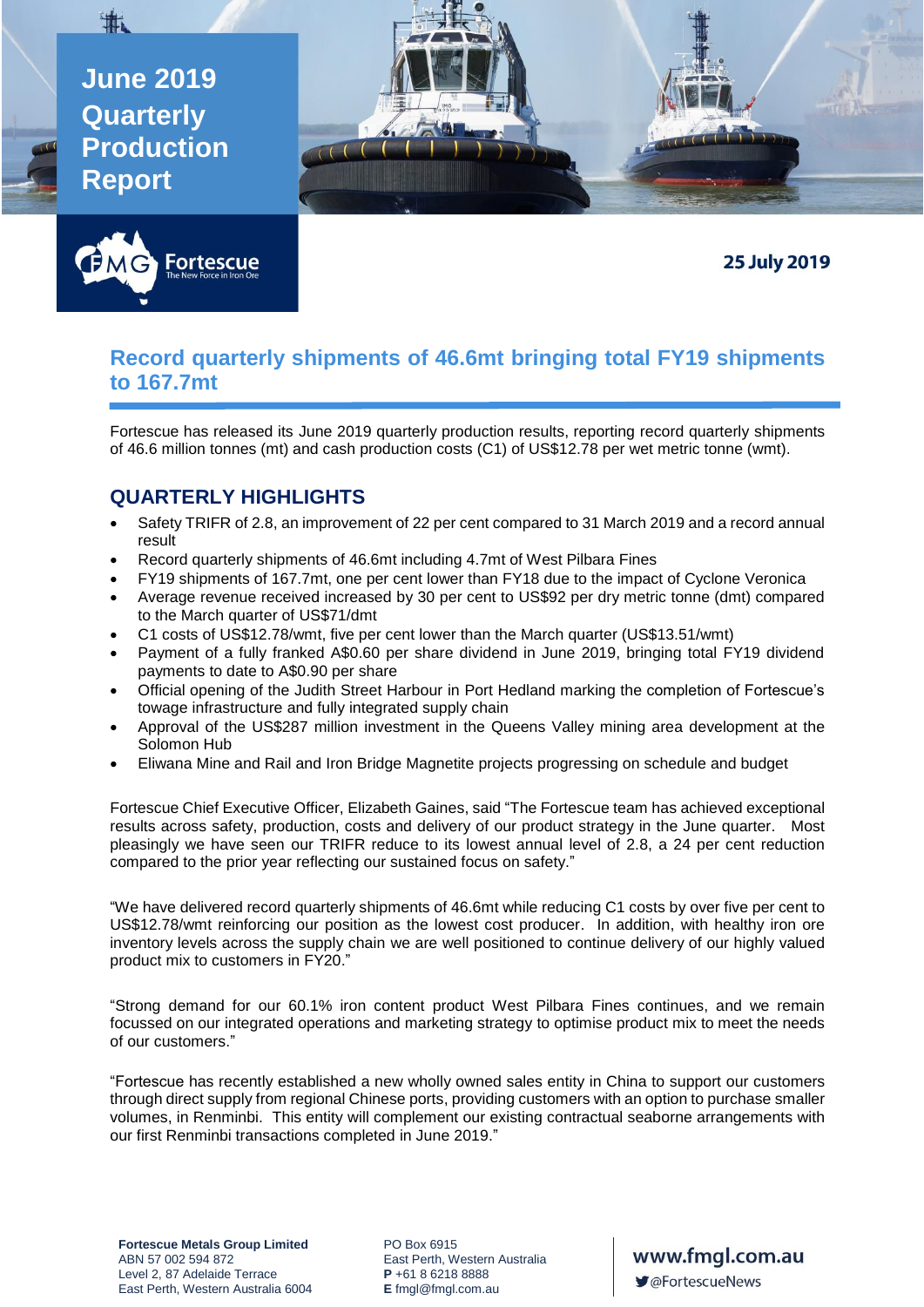"The ongoing strength of our operational performance and cashflow generation resulted in the Board resolving to accelerate returns to shareholders through payment of a fully franked A\$0.60 per share dividend on 14 June 2019. Fortescue has now paid A\$0.90 per share in FY19 dividends to date and maintains its dividend payout policy of between 50 and 80 per cent of full year net profit after tax."

"Fortescue's growth and development projects at Eliwana and Iron Bridge remain on schedule and budget. In addition, our ongoing investment in autonomy, relocatable conveyors and other initiatives such as the Queens Valley development will continue to deliver enhanced returns to shareholders."

#### **PRODUCTION SUMMARY**

| (millions tonnes)  | Q <sub>4</sub><br><b>FY19</b> | Q <sub>3</sub><br><b>FY19</b> | Var $%$ | Q <sub>4</sub><br><b>FY18</b> | Var % |
|--------------------|-------------------------------|-------------------------------|---------|-------------------------------|-------|
| Ore mined          | 57.6                          | 48.0                          | 20%     | 49.8                          | 16%   |
| Overburden removed | 79.0                          | 67.3                          | 17%     | 74.0                          | 7%    |
| Ore processed      | 48.5                          | 43.0                          | 13%     | 44.1                          | 10%   |
| Total ore shipped  | 46.6                          | 38.3                          | 22%     | 46.5                          | 0.2%  |
| C1 (US\$/wmt)      | 12.78                         | 13.51                         | $-5%$   | 12.17                         | 5%    |

Note: Tonnage references are based on wet metric tonnes. Fortescue ships product with approximately 8–9 per cent free moisture.

### **OPERATIONS**

• **The Total Recordable Injury Frequency Rate (TRIFR)** reduced to 2.8 (3.6 at March 2019) on a rolling 12-month basis. This improved safety performance is also reflected in the quarterly TRIFR of 2.4.

During FY19 initiatives such as the company wide "Safety Stop" and "Take Control" have contributed to a record low annual safety result and a 24 per cent improvement in safety performance compared to the prior financial year.

• **Mining, processing, rail and shipping** combined to achieve record monthly shipments of 17.3mt in June which contributed to record quarterly shipments of 46.6mt. Total FY19 shipments were 167.7mt.

Ore mined and overburden removed increased by 20 and 17 per cent respectively compared to the prior quarter. When combined with a 13 per cent increase in ore processing, this has increased iron ore inventories, supporting Fortescue's integrated operations and marketing strategy and enhanced product mix into FY20.

The average strip ratio was 1.4, consistent with the prior quarter and averaged 1.5 for FY19.

- **Shipments of West Pilbara Fines were 4.7mt,** representing 10 per cent of the total. FY19 shipments of West Pilbara Fines were 9.0mt in line with guidance.
- **C1 costs of US\$12.78/wmt** reflect disciplined cost management, mining and processing performance, together with record shipping levels achieved during the quarter. FY19 C1 costs were US\$13.11/wmt, six per cent above FY18.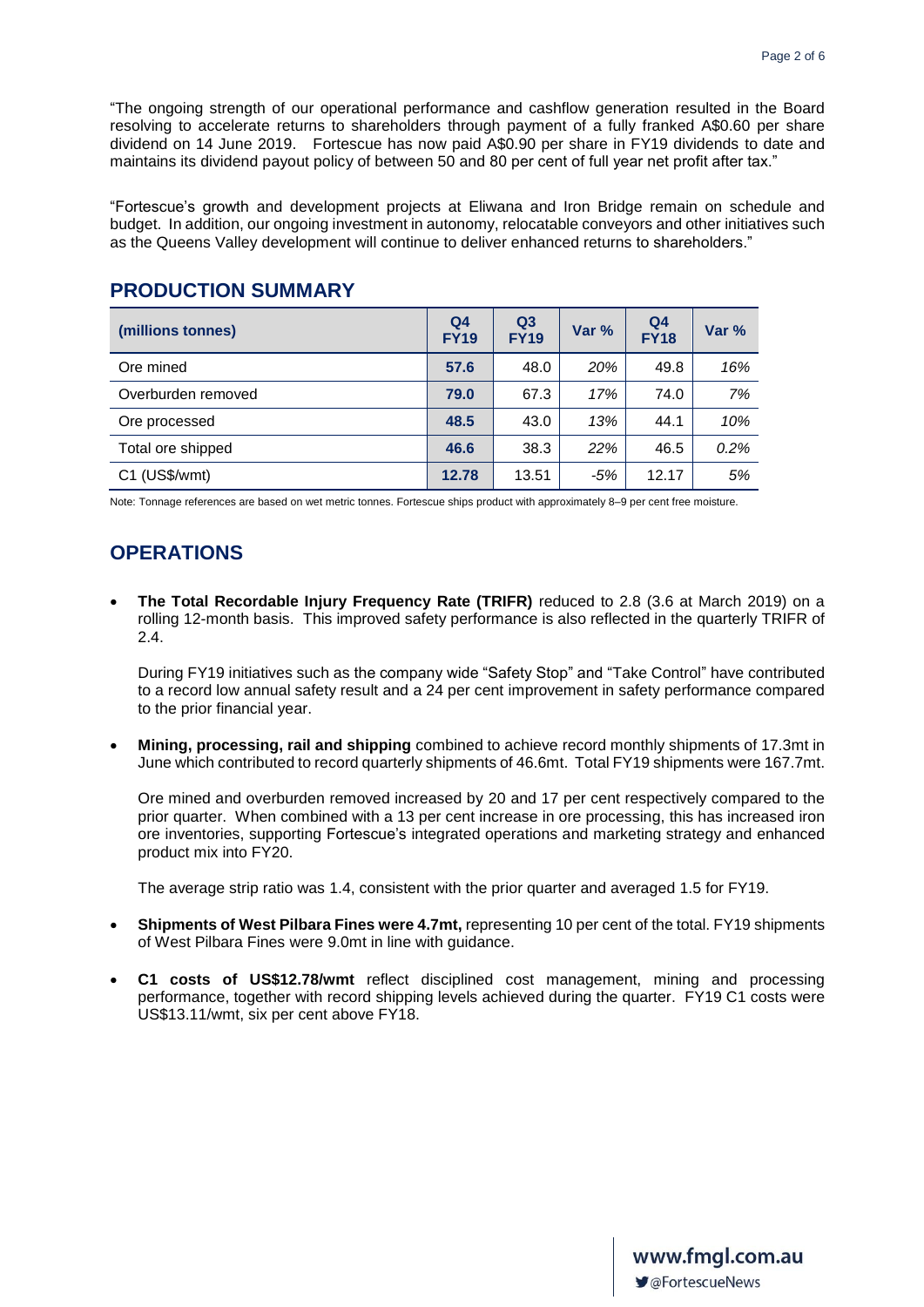#### **MARKETING**

- **Crude steel production in China reached 492 million tonnes**<sup>1</sup> in the first half of 2019, 9.9 per cent higher than the prior comparable period, driving strong demand for seaborne iron ore. In addition, iron ore stocks at Chinese ports at the end of the quarter were 115mt, a reduction of 39mt since June 2018.
- **Demand for Fortescue's products in the quarter remained strong** as Chinese steel mills focussed on optimising raw material costs in response to lower steel margins. Shipped tonnage for all products increased quarter on quarter in response to sustained strong demand from customers.
- **Fortescue's average revenue received increased to US\$92/dmt,** a 30 per cent improvement compared to the prior quarter, while the average Platts 62 CFR Index increased by 21 per cent to US\$100/dmt, reflecting the success of Fortescue's integrated operations and marketing strategy. The average contractual price realisation achieved by Fortescue increased to 87 per cent of the average 62 CFR Index price for the quarter.

FY19 average realised revenue, after taking into account mark to market adjustments, was US\$65/dmt, an increase of 50 per cent compared to FY18 (US\$44/dmt).

- **West Pilbara Fines (WPF) shipments increased to 4.7mt in the quarter representing 10 per cent of the total.** WPF is now well-established in the market and is in high demand reflecting its success as a competitive substitute for other high quality mainstream mid-iron content products.
- **Fortescue's fully integrated operations and marketing strategy** and disciplined approach continues to focus on optimising product mix to meet customer demand in China and other markets.

| <b>Tonnes shipped millions, (wmt)</b> | <b>FY19</b> | <b>Product</b><br>$mix$ % | <b>FY18</b>    | Product<br>$mix$ % |
|---------------------------------------|-------------|---------------------------|----------------|--------------------|
| <b>West Pilbara Fines</b>             | 9.0         | 5%                        |                | 0%                 |
| Kings Fines                           | 14.2        | 8%                        | 15.0           | 9%                 |
| Fortescue Blend                       | 72.4        | 43%                       | 75.0           | 44%                |
| Fortescue Lump                        | 8.6         | 5%                        | $\blacksquare$ | 0%                 |
| <b>Super Special Fines</b>            | 61.7        | 37%                       | 80.0           | 47%                |
| Manganese Iron Ore                    | 1.8         | 1%                        | -              | 0%                 |
| Total                                 | 167.7       | 100%                      | 170.0          | 100%               |

Total tonnes shipped by product compared to the prior financial year is set out in the table below:

- **Fortescue recently established a wholly owned Chinese sales entity to improve its offering**  through the direct supply of products to Chinese customers in smaller volumes, in Renminbi directly from regional ports. This represents a new sales channel for Fortescue which will complement existing seaborne offtake arrangements. Initial shipments together with Renminbi sales occurred in June 2019.
- **Non-China markets** accounted for six per cent of total shipments during the quarter and eight per cent for the full year, balancing strong demand in China with market development opportunities elsewhere.

<sup>1</sup> Source: China's National Bureau of Statistics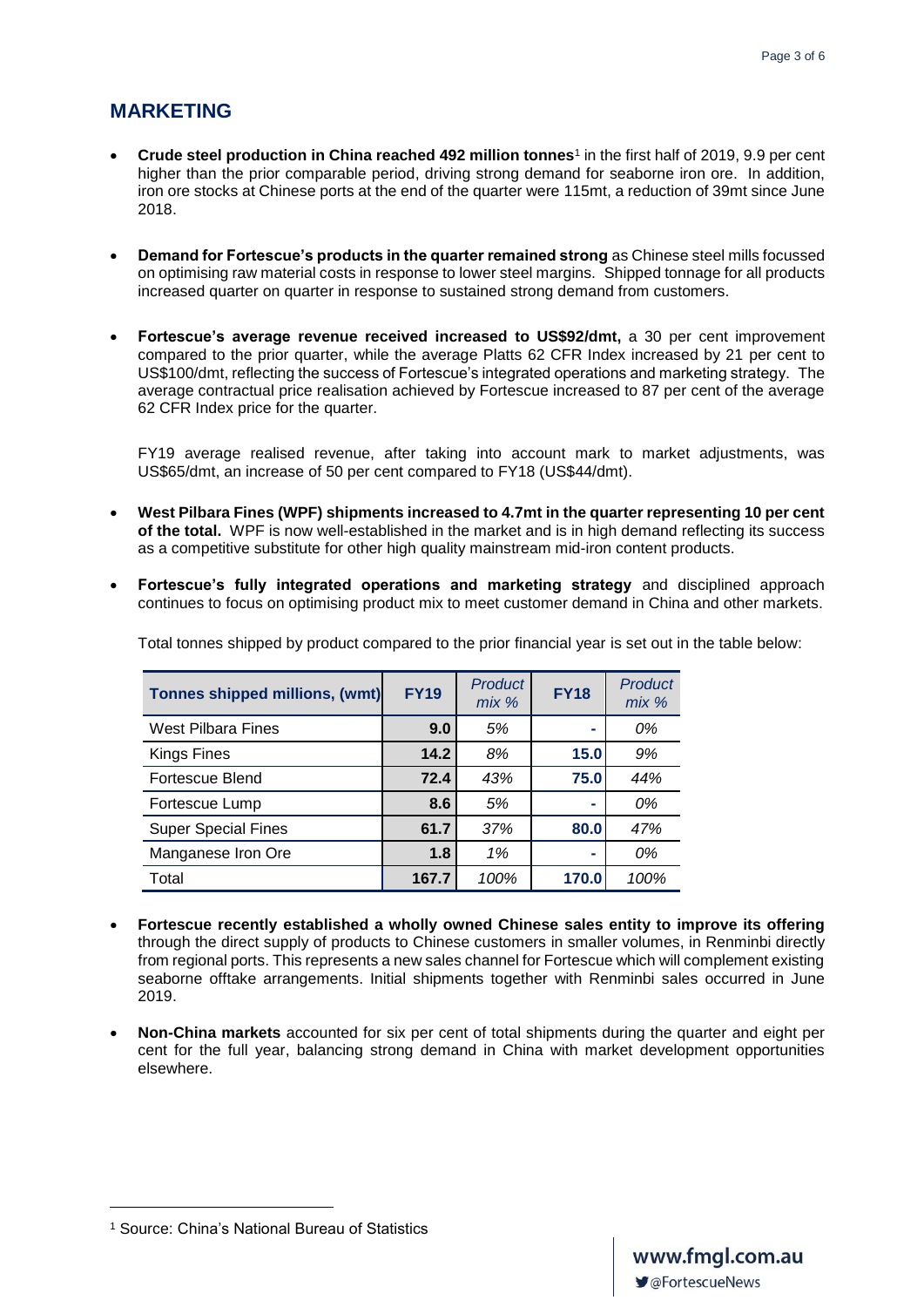#### **BALANCE SHEET**

- **Cash on hand increased to US\$1.9 billion** at 30 June 2019 from US\$1.1 billion at 31 March 2019.
- **Gross debt remained at US\$4.0 billion** at 30 June 2019 with net debt reducing to US\$2.1 billion, the lowest level since achieving current production capacity in FY14.
- **Total capital expenditure** for the quarter was US\$314 million inclusive of sustaining capital, exploration and development expenditure.
- **Iron ore prepayments** reduced to US\$486 million at 30 June 2019. Amortisation for the quarter was US\$133 million bringing FY19 amortisation to US\$309 million. The remaining balance of prepayments will be amortised during FY20.

#### **IRON ORE PROJECTS**

• The **Eliwana Mine and Rail Project** reached an important milestone in July with the official sod turning event and is progressing in line with expectations to achieve first ore on train on schedule and budget in December 2020.

Capital expenditure incurred by year is estimated to be:

| <b>US\$ millions</b> |     | <b>FY20 estimate</b> | <b>FY21 estimate</b> | $\mathsf{Total}$ |
|----------------------|-----|----------------------|----------------------|------------------|
| Capital expenditure  | 124 | 700                  | 451                  | つフド<br>ں اے.     |

To date, the Project has awarded contracts to the value of A\$330 million to more than 250 Australian businesses, and the structural steel fabrication of the overland conveyor, stockyard, train loadout facility and rail bridge girders will occur in Western Australia.

• **The US\$2.6 billion Iron Bridge Magnetite Project** to produce 22mt of premium 67% iron grade concentrate product continues on schedule.

Detailed engineering has commenced and is progressing with early works, including construction of access roads, airport and camp underway. Bulk earthworks are expected to commence in the last quarter of 2019 and procurement of long lead items for the project is underway.

Fortescue's share of Iron Bridge capital expenditure incurred is set out in the table below:

| <b>US\$ millions</b> | <b>FY19 actual</b> | <b>FY20 estimate</b> | <b>FY21 estimate   FY22 estimate</b> |     | <b>Total</b> |
|----------------------|--------------------|----------------------|--------------------------------------|-----|--------------|
| Capital expenditure  | 15                 | 500                  | 850                                  | 735 | 2.100        |

Contractual awards and project commitments are expected to reach US\$1.0 billion by 30 June 2020.

### **EXPLORATION**

- **Total exploration expenditure for the June 2019 quarter was US\$29 million** bringing year to date expenditure to US\$96 million.
- **Iron ore exploration** in the quarter was focussed on the Western Hub in the Pilbara.
- **Australian copper-gold exploration continued** with early stage target generation progressing in the Paterson and Rudall projects in Western Australia. Work continues in South Australia, and two joint ventures with Tasman Resources and Strategic Energy were announced in the quarter.
- **Early stage exploration is underway in Argentina** across 48 tenements in the Argentinian province of San Juan which are prospective for copper.

**www.fmgl.com.au<br>▼**@FortescueNews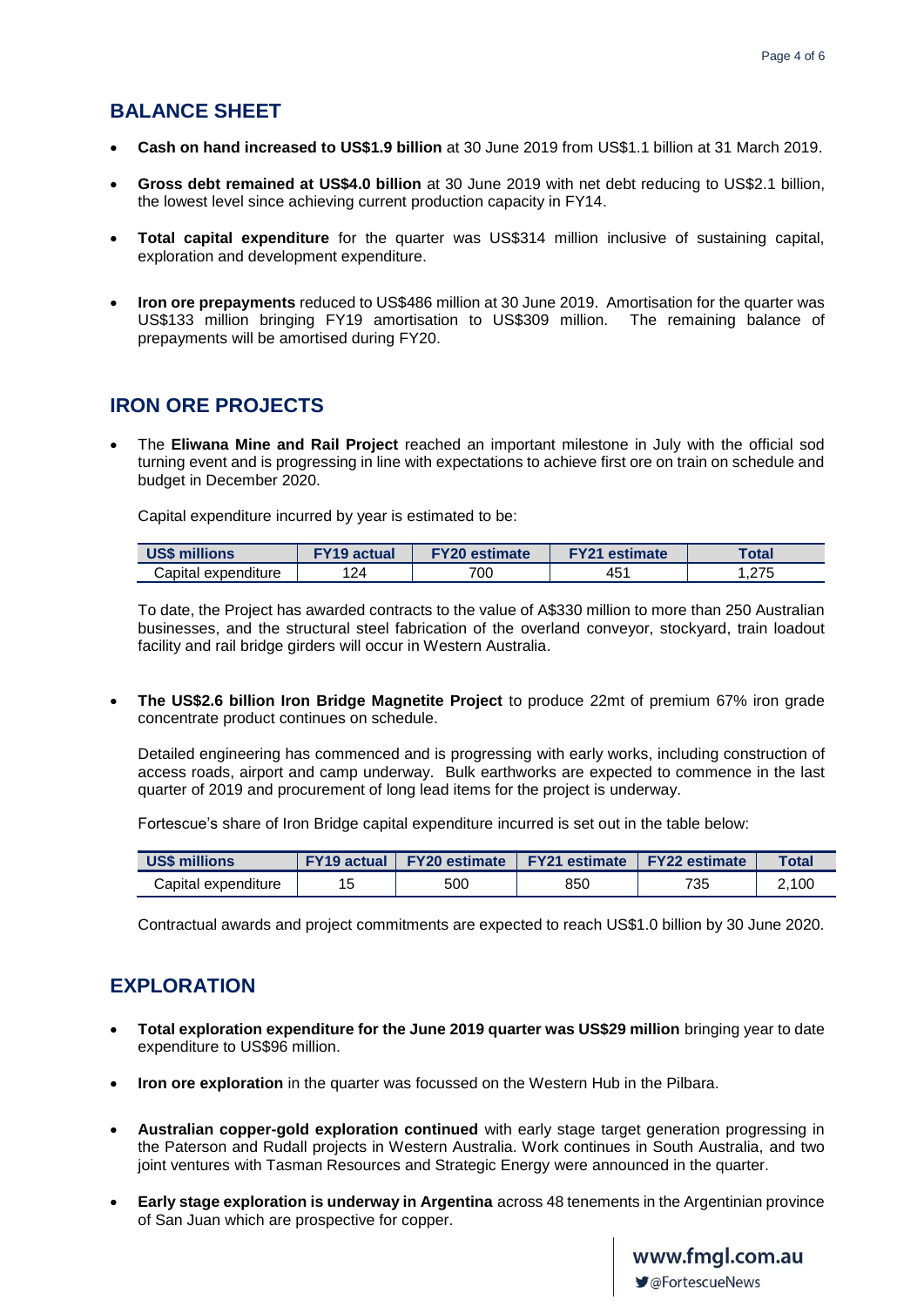• Drilling on targets, prospective for copper, **continued at Fortescue's Santa Ana concessions in Ecuador** with two rigs having drilled over 3,500 metres to date.

#### **AUTONOMY**

- **The conversion to autonomous haulage (AHS)** continues with 59 trucks converted at the Chichesters, bringing the total autonomous fleet to 128 at 30 June 2019. The conversion to a fully autonomous mining operation is progressing as planned and is expected to be completed by mid-2020.
- **An autonomous light vehicle trial has commenced at Christmas Creek,** building on Fortescue's existing autonomous capability. Fortescue continues to assess opportunities for industrial application and connected technology to optimise safety, efficiency and reliability.

#### **TOWAGE INFRASTRUCTURE AND OPERATIONS**

• **Fortescue celebrated the completion of its tug fleet and towage infrastructure** at the Herb Elliott Port in Port Hedland at the end of June. The fleet consists of six tugs which Fortescue has constructed together with three additional leased tugs. The tugs will be based at the new Judith Street Harbour located in the vicinity of Fortescue's berths one to three at Anderson Point.

## **FY20 GUIDANCE**

- **170-175mt in shipments**, inclusive of 17-20mt of West Pilbara Fines product
- **C1 costs expected to be in the range of US\$13.25-13.75/wmt**
- **Average strip ratio 1.5**
- **Total capital expenditure of US\$2.4 billion,** allocated to the following categories:
	- o Sustaining capital US\$700 million
	- o Operational development US\$200 million
	- o Queens Valley development US\$150 million
	- o Major Projects
		- Eliwana US\$700 million
		- Iron Bridge US\$500 million
	- o Exploration US\$140 million
- **Depreciation and amortisation of US\$7.70/wmt**
- **A total dividend pay-out ratio between 50 and 80 per cent of full year NPAT**

#### **MEDIA INVESTOR RELATIONS**

Michael Vaughan, Fivemark Partners **Stuart Gale** E: [mediarelations@fmgl.com.au](mailto:mediarelations@fmgl.com.au) E: [investorrelations@fmgl.com.au](mailto:%20investorrelations@fmgl.com.au) M: 0422 602 720